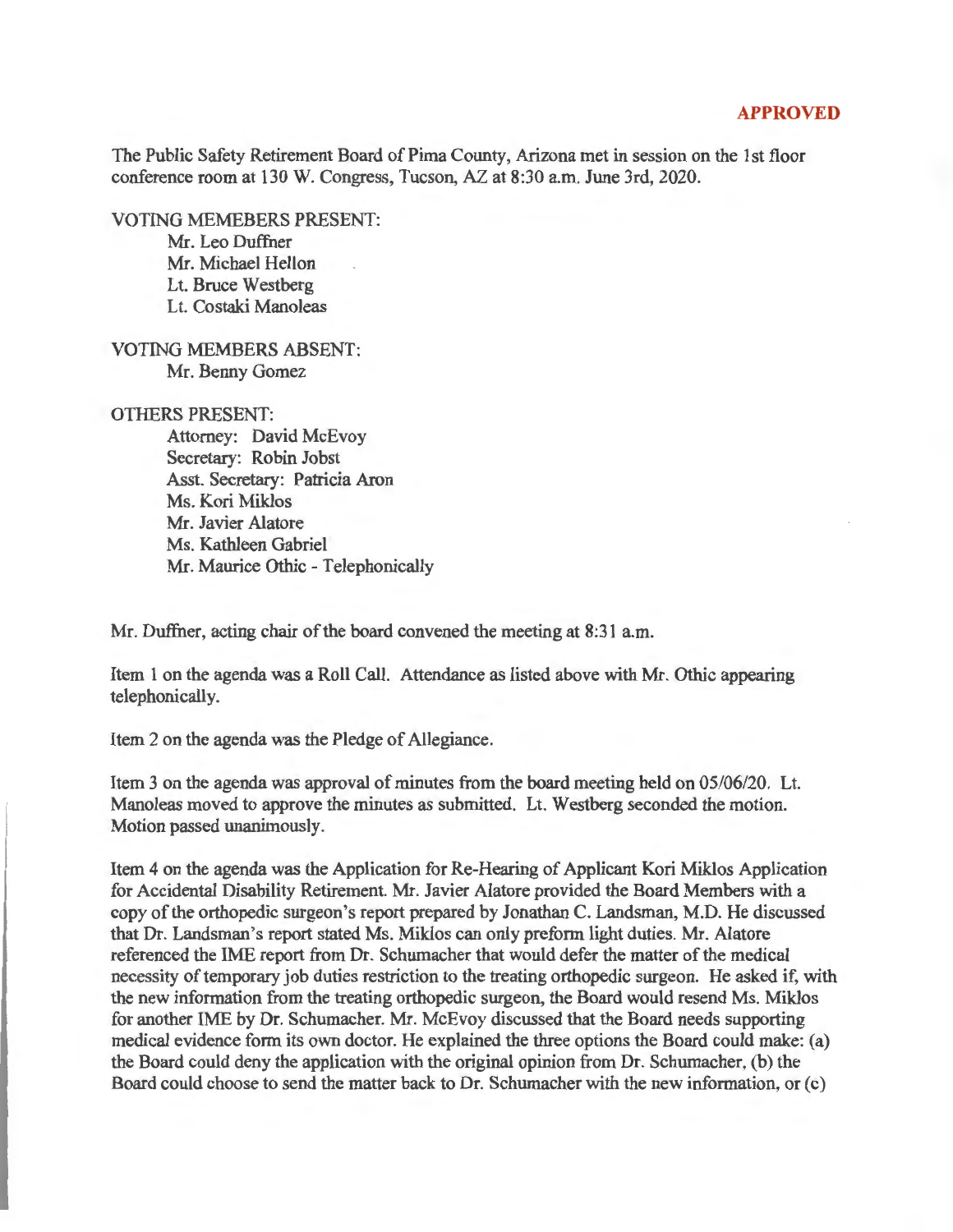the Board could refer the matter again to Dr. Schumacher. Mr. Duffner asked if Dr. Schumacher has seen Dr. Landman's report. Mr. Alatore explained that this is new information from Dr. Landsman was obtained after Dr. Schumacher's report. Lt. Westberg stated he feels it would be appropriate to provide Dr. Schumacher with the new report from Dr. Landsman. Mr. Duffner agreed. Mr. Hellon asked if the Board felt it would be better to send to a doctor other than Dr. Schumacher. Mr. McEvoy explained that is an option, but it would be good practice to provide Dr. Schumacher with the new report from Dr. Landsman since Dr. Schumacher is familiar with the case. Lt. Westberg moved to send the matter back to Dr. Schumacher with the new information from Dr. Landsman. Lt. Manoleas seconded the motion. Motion passed unanimously

Item 5 on the agenda was the discussion and possible action regarding the review of the Application for Accidental Disability for Maurice Othic. Ms. Jobst explained that Dr. Johnson provided a new report from the initial evaluation. Mr. Hellon asked about Mr. Othic's time at the Sheriff's Department. Ms. Jobst stated he was with the department for approximately 19 years and 3 months when he filed his Application for Accidental Disability. Lt. Westberg stated he felt the report further explains new information that supports the standard. Mr. McEvoy reminded the Board that the new legal standard for determining "unexpected, unusual or extraordinary" stated in the *Frances* case focuses on the stress experienced by the individual, rather than the incident that caused the stress, thereby creating a subjective, and not objective, standard. Mr. McEvoy identified a discrepancy in the date of the letter that was submitted to Dr. Johnson and the date of the addendum to the evaluation. Ms. Jobst explained that there had been verbal contact with the doctor prior to sending the letter, so he evaluated based on his file and not the letter. Mr. McEvoy indicated that the question from the letter whether Mr. Othic met the legal standard was not answered. Mr. Hellon asked if it could be inferred that Mr. Johnson answered the question by reading the addendum and the completed form for PSPRS disability retirements. Lt. Westberg said he felt it is important to determine how to proceed for future applications and asked if we could send this back to Dr. Johnson to answer the question from the letter. Lt. Manoleas stated he felt this was a reasonable request. Lt. Westberg moved to send the matter back to Dr. Johnson to clarify and answer the question from the letter dated 05/01/20. Lt. Manoleas seconded the motion. Motion passed unanimously.

Item 6 on the agenda was the Application for Termination from DROP and Retirement for James Lukosky with an effective date of 06/01/2020. Lt. Manoleas moved to approve the application. Lt. Westberg seconded the motion. Motion passed unanimously.

Item 7 on the agenda was the Application for Deferred Retirement Option Plan (DROP) for Moses Paiaina with 25.230 years of credited service effective 06/01/2020. Lt. Westberg moved to approve the application, seconded by Lt. Manoleas. Motion passed unanimously.

Item 8 on the agenda was the Application to Transfer or Redeem Service Credits between Arizona Retirement Plans for John Mitchell. Lt. Manoleas moved to approve the application. Lt. Westberg seconded the motion. Motion passed unanimously.